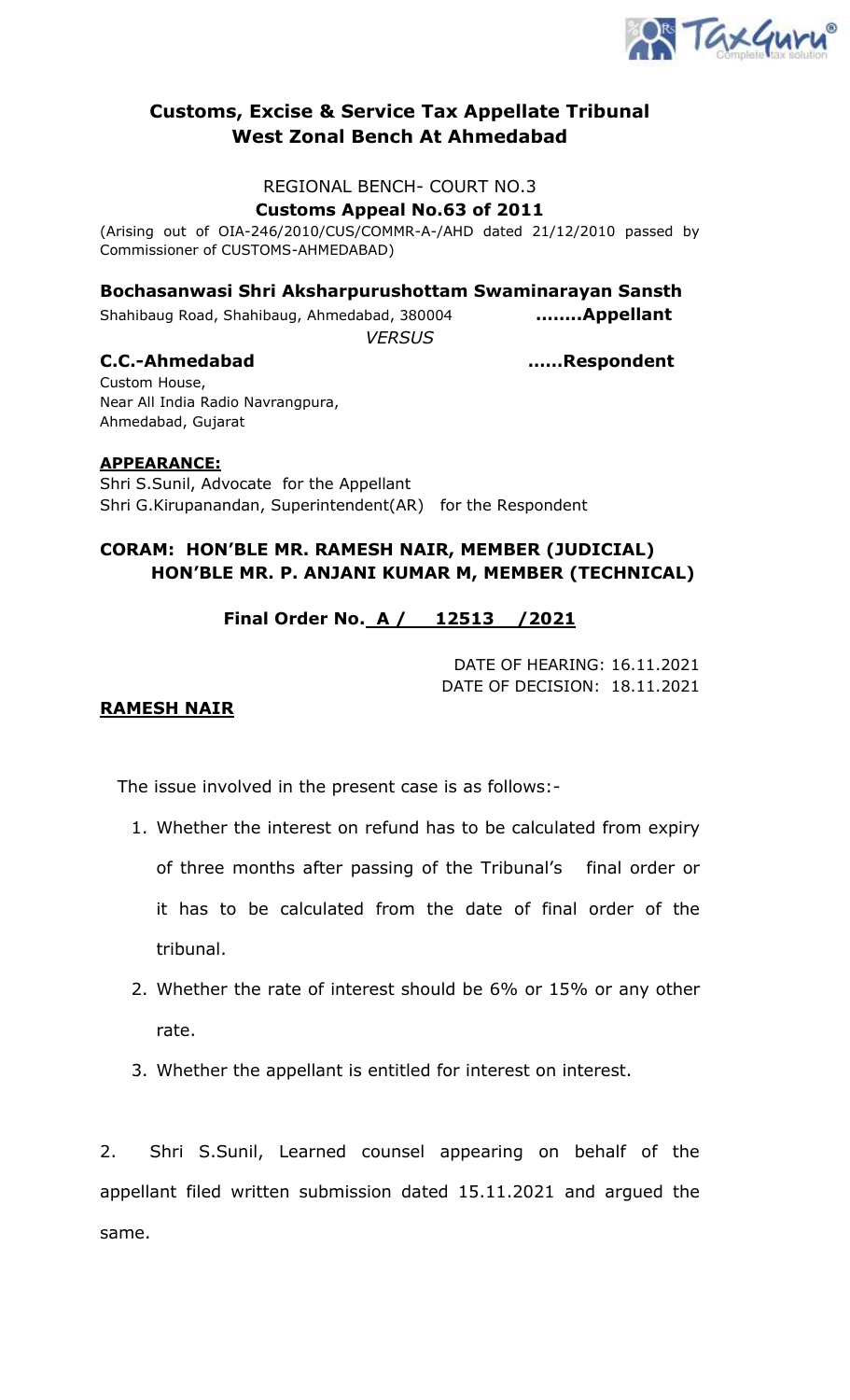3. Shri G.kirupanandan, Learned Superintendent(AR) appearing on behalf of the revenue reiterates the finding of the impugned order and has also submitted written submission dated 15.11.21 which is taken on record and considered.

4. We have carefully considered the submission made by both the sides and perused the records. As regard the first issue we find that in the earlier round of litigation in the same case this tribunal in the order No A/1641/WZB/AHD/08 dated 19.08.2008 held that interest liability arises from the date of the order of the tribunal and not the date of judgment of the Hon'ble Supreme Court. The relevant para of the order is reproduced below:-

*"3. ………………. In the normal course pre- deposit should be refunded as soon as the Tribunal order was passed by finalizing the assessment. In the absence of a stay by the Hon'ble Supreme Court and the Board's instruction finalization of assessment and refund was warranted and therefore, interest liability arises from the date of the order of the tribunal and not the date of judgment of the Hon'ble Supreme Court. In this view of the matter we hold that the impugned order of the Commissioner (Appeals) is to be upheld and accordingly, we reject the appeal filed by the Revenue against the order."*

In the above order of the tribunal though the order of the commissioner(Appeals) was upheld but at the same time it was stated that interest liability arises from the date of order of the tribunal. Against the said order of the tribunal revenue had filed Tax Appeal No 218 of 2019 wherein the Hon'ble High Court vide order dated 10.03.2010 passed the following order: .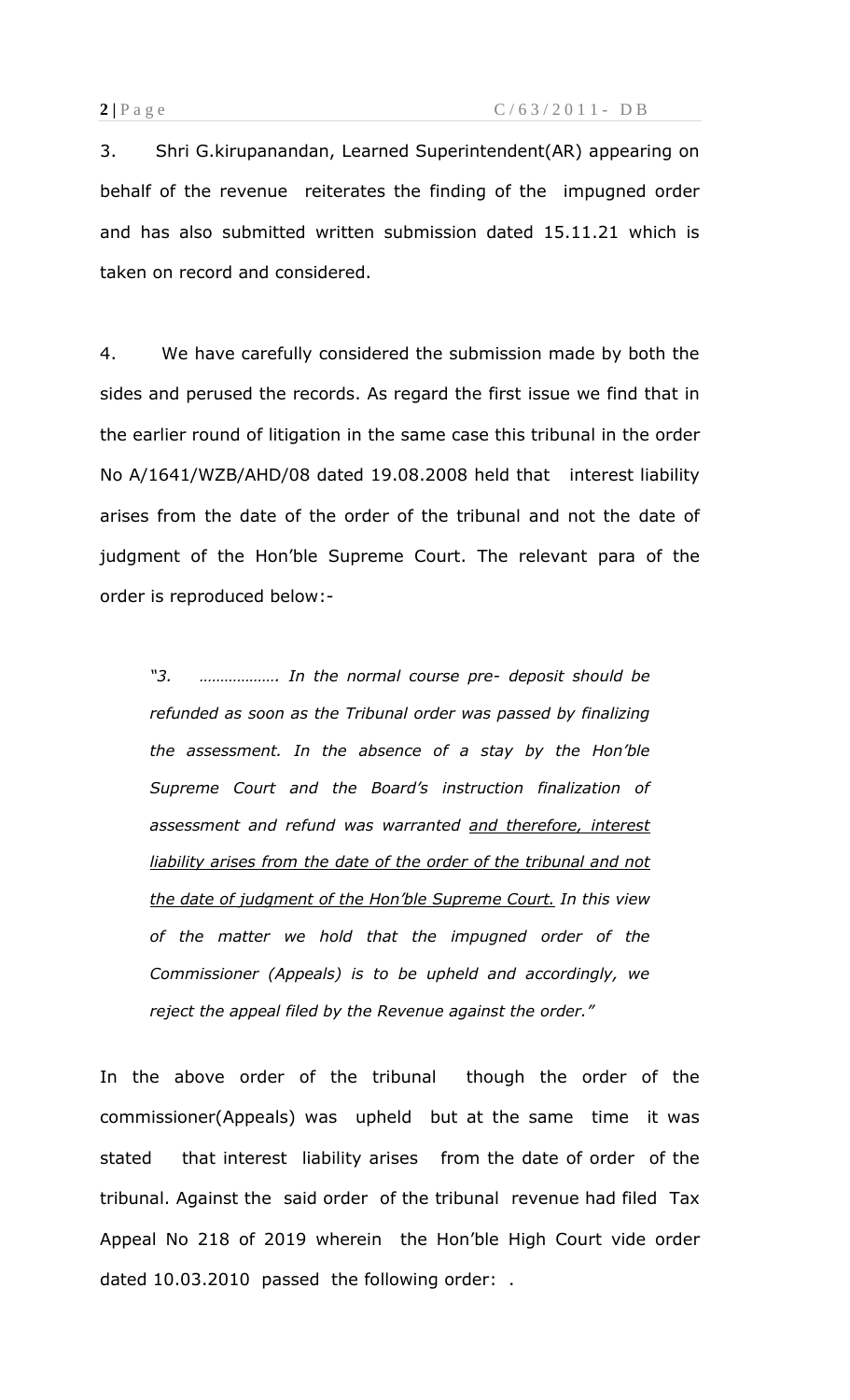*"8. Vide order dated 3.1.2006, the Tribunal had finalized the assessment and had directed that the value of the marble blocks imported by the respondent should be assessed at US \$ 95 PMT, hence there was nothing left for the original authority to finalize except quantification of duty, which he appears to have done at a belated stage. As per the Board's instructions interest liability arises from the date of finalization of assessment. In the present case the assessment came to be finalized by the order dated 3.1.2006 of the Tribunal as the said order was not stayed at any point of time and the appeal against the same came to be dismissed. Hence, liability to pay interest would arise from the date of the order of the Tribunal. In the circumstances, the impugned order of the Tribunal confirming the order made by Commissioner (Appeals) does not suffer from any legal infirmity so as to warrant interference*

*9. In absence of any question of law, much less any substantial question of law, the appeal is dismissed."*

In the above order of the Hon'ble High Court also it was stated that liability to pay interest would arises from date of order of the Tribunal. In view of the concurrent orders of Tribunal as well as Hon'ble High Court since it was held that the interest arises from the date of order and this finding was not challenged by the revenue, it attains finality. Therefore, the appellant is entitled for interest from the date of order of the tribunal and not from expiry of three months from the date of order. Accordingly, the order of the learned Commissioner (Appeals) on this issue is not sustainable.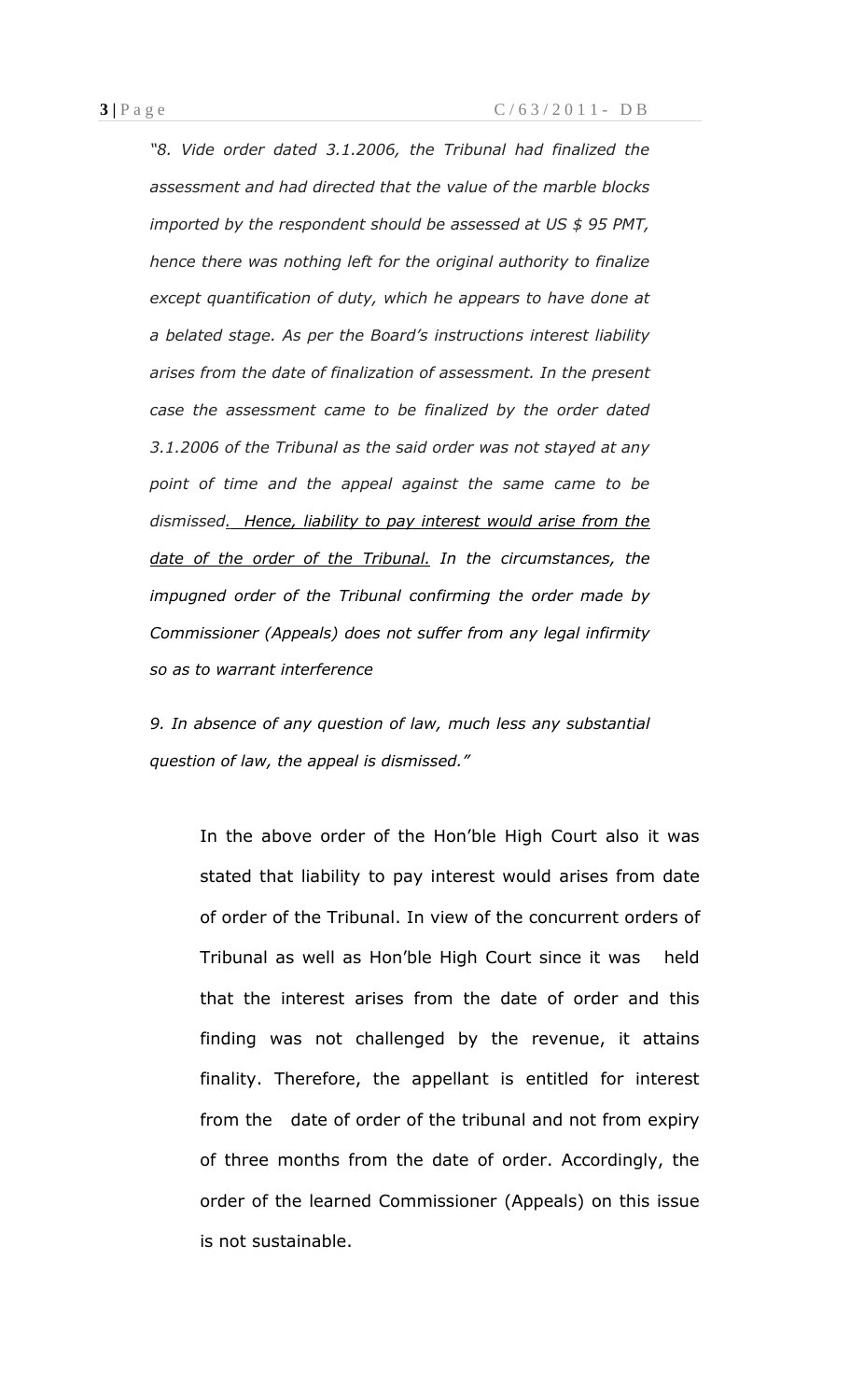4.1 As regard the second issue i.e. rate of interest, the rate of interest is statutorily prescribed under section 27 (A) read with Notification issued there under according to which 6% as rate of interest was prescribed. The departmental officer is bound to follow the statutory provision strictly and therefore, no interest more than 6% can be calculated. Even this tribunal which is creature under the statute of Customs Act cannot decide the rate of interest out of the statutory provisions. Accordingly, the rate of interest i.e. 6% decided by the Lower Authority is correct and legal. As regard the judgment cited by the appellant for higher interest, we find that all those cases have been decided either by the Hon'ble Supreme Court or Hon'ble High Court which having inherent powers can fix any rate of interest but this tribunal has no power to decide any rate of interest different than prescribed under the statute. Therefore, Learned Commissioner (Appeals) has rightly held that the Adjudicating Authority has rightly applied simple rate of interest as 6% P.a. Therefore, the assesseee cannot be granted interest at the rate of 15% or any other rate above 6%.

4.2 As regard the issue whether the appellant is entitled for interest on interest amount. We find that the appellant has heavily relied upon the Hon'ble Supreme Court Judgment in Sandvik Asia Ltd CIT 2006 (196) ELT 257 (SC). The Learned Commissioner (Appeals) on this issue given the following finding:

*"6.4. The adjudicating authority has rejected another amount of refund claimed by the appellant, which turned out to be interest on interest. The appellant has relied upon the decision of the Hon'ble Supreme Court has, in Sandvik Asia Ltd. V/s CIT [2006(196) ELT 257(SC), in which the Hon'ble Supreme Court has held that interest is payable on interest so wrongfully withheld, even in absence of any provision in statute to that effect. I have examined the decision of the Hon'ble Supreme Court to ascertain if the said decision can be applied to the present case. I have found that in the said case, the Hon'ble*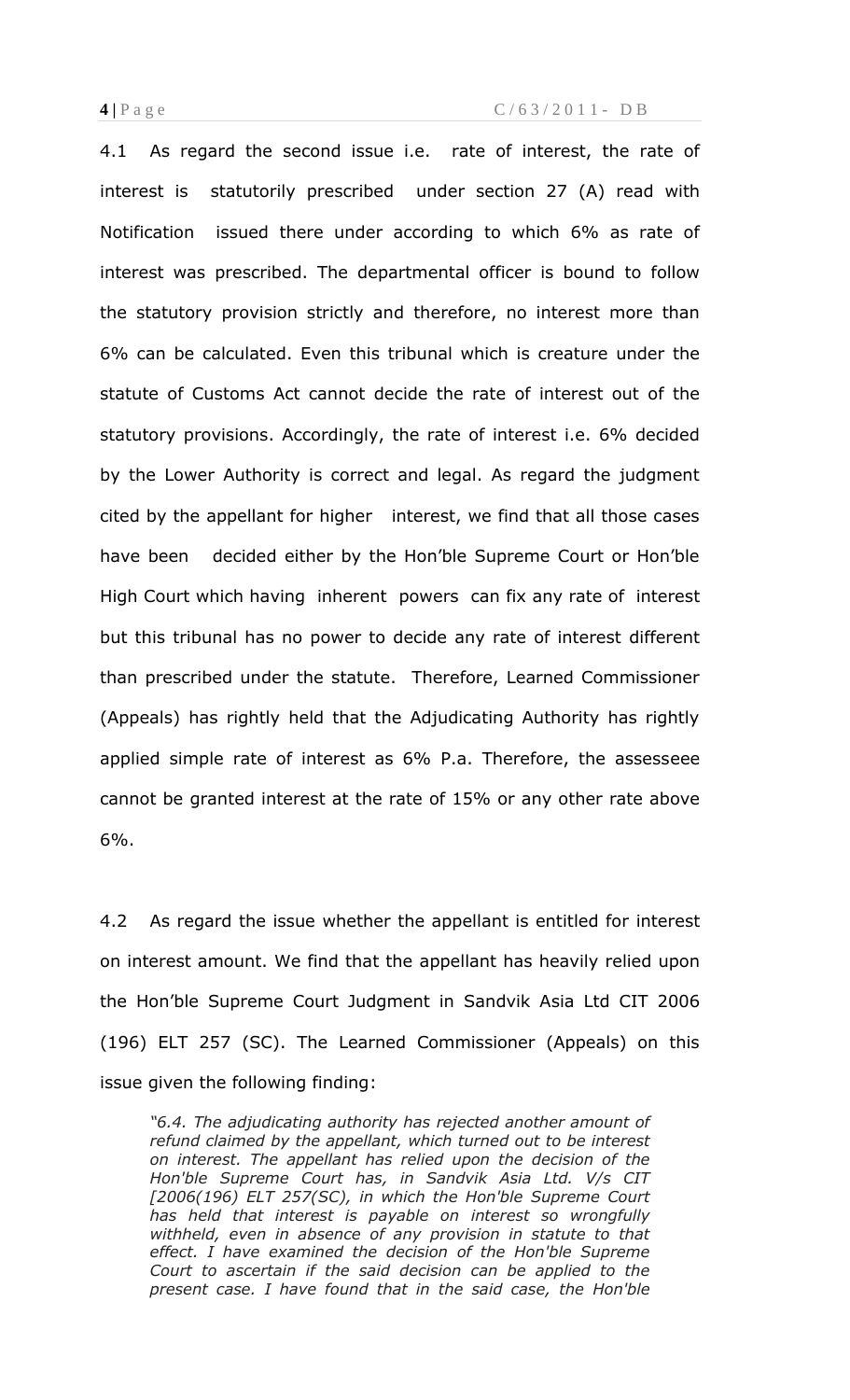*Supreme Court was dealing with the matter relating to the provisions of Income Tax Act. In the case of International Industrial Gases Ltd. Versus Commissioner of C. Excise, Bhopal [Final Order No. 208/2010-EX(PB)] dated 8-4 2010 in Appeal No. E/1889/2009] reported at [2010 (254) E.L.T. 518 (Tri. - Del.)], the Tribunal has examined the aforesaid case of Sandvik Asia Ltd and found out the following:*

*"The decision of the Supreme Court in Sandvik Asia case was on the subject of claim for interest on interest which was withheld for very long period about twenty years, and that too without any justification. Besides, that was a case under the Income Tax Act, as also that bare reading of the decision would disclose that the same was granted essentially in exercise of powers under Article 142 of the Constitution of India. This is apparent from the decision of the Apex Court."*

*Besides, I have also in hand the ruling of the Hon'ble Apex Court in Dai Ichi Karkaria case whereby it was observed that the judgement relating to the Income Tax or other statutes have no relevance while considering a provision in an Excise statute. Even though we are not concerned in the matter in hand regarding the interpretation of any statutory provision in Customs Act as such, to ascertain the scope of powers of the statutory authorities functioning under the Customs Act, we cannot have assistance of the decision which was delivered in relation to the scope of powers of the authorities functioning under Income Tax Act or other taxing statutes. Having said so, I am also guided by the Larger Bench decision in the case Sun Pharmaceuticals Industries Ltd. v. Commissioner [2005 (185) E.L.T. 253 (Tribunal-LB)], which has also been relied upon by the Tribunal in the aforesaid case of International Industrial Cases Ltd., which reads as under:*

*"In the light of what has been discussed above, on the basis of the above referred two judgments of the Gujarat High Court, which are under different Tax statute, interest on delayed payment of interest, cannot be held to be permissible under the Central excise Act and the Rules made thereunder, for want of any specific provision in the Act or the Rules. Therefore, the Tribunal has no power to award such interest to the assessee. The law laid down in Hindustan Motors v. C.C.E. (supra), to the contrary, being not a good law, stands overruled. The reference stands accordingly answered".*

*The provisions of Central Excise Act, 1944 and the Customs Act, 1962, relating to interest on delayed payment of refunds, are in pari materia, and hence this decision can be squarely made applicable to the present case. Being a creature of statute, I hold that the Commissioner (Appeals) has no power to award interest on the interest amount to the appellant.*

From the above finding of the learned Commissioner (Appeals) it can be seen that Learned Commissioner (Appeals) has concluded that being a creature of the statute he has no power to allow interest on